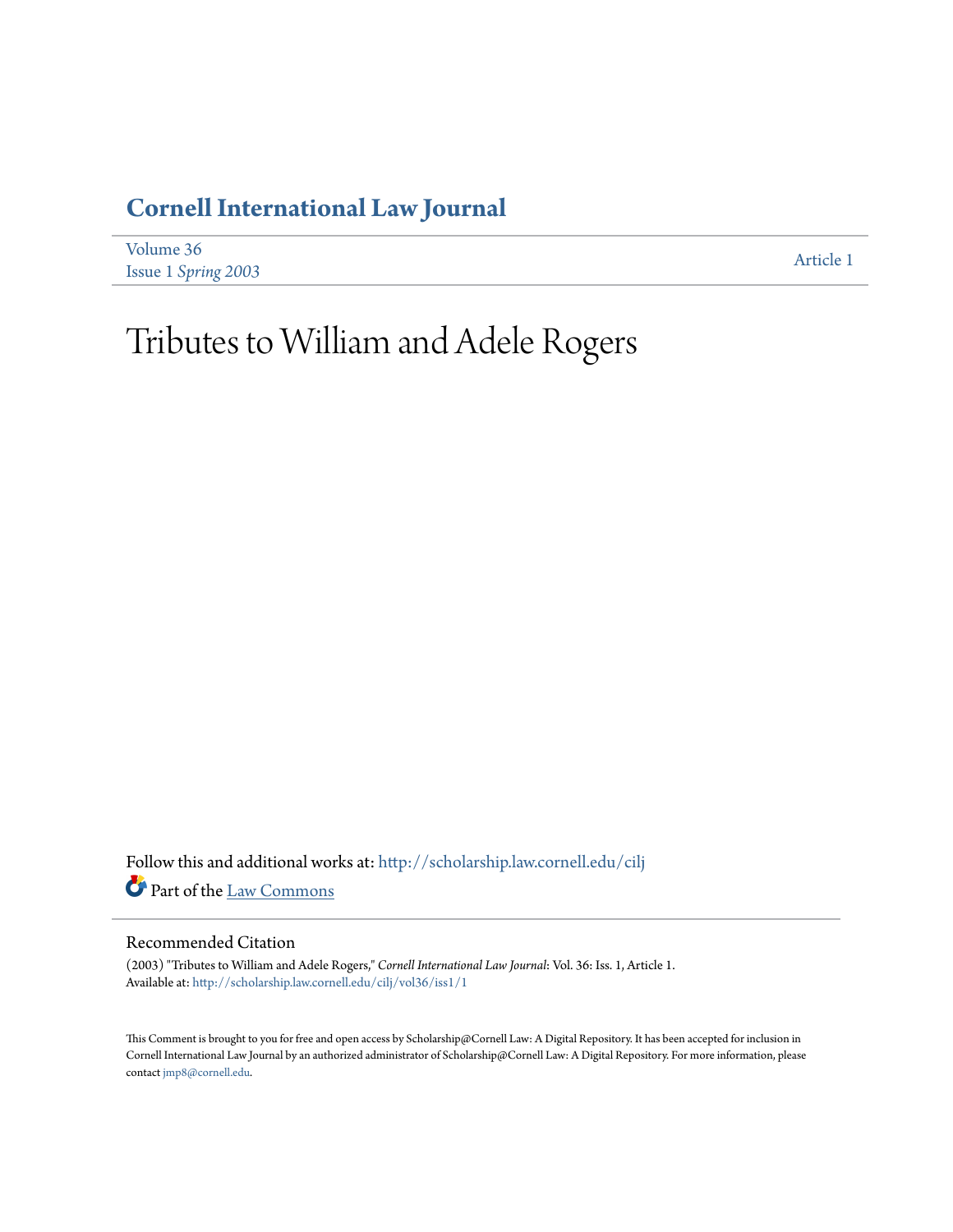# **Tribute to William and Adele Rogers**

# James **A.** Baker, **lilt**

When I was in government, my wife, Susan, and I would frequently go out to the Chevy Chase Club for a pickup golf game with Bill and Adele. It was terrific. First, Bill didn't want anything, which is an extreme rarity in Washington. Second, he was willing to talk shop exactly as much or as little as I wished. And, third, the game was low pressure because he and Adele played just as badly as Susan and I did. But we sure had fun.

Sadly, our old friends have now departed, and I have been asked to help say goodbye. I will leave it to others who knew her better to write about Adele's public service at Cornell, in the inner city, and elsewhere. I will simply observe that it was Bill's good fortune to have met her in the law school library, and that his greatest diplomatic initiative was persuading her to marry him.

As for Bill, I need not recite his accomplishments. If I were to tell that story-beginning with his service in World War II as part of what some call the greatest generation, ending with his chairmanship of the Challenger Commission, and covering two of the most senior cabinet positions in the U.S. government and so much else in between-I would need far more space than this one journal can provide. Yet we cannot pass by the monument of his public life without stopping briefly to run our fingers over the deep inscriptions in the marble.

A good way to think about Bill, I think, is this-if he had lived in the late 1700s, he might well have been one of our Founders; and if one of our Founders had lived during the Twentieth Century, he might well have been named William P. Rogers. Such was his stature. By enlisting again and again on the right side of the great issues of his times-against totalitarianism of the right and the left, for peace in the Middle East, for civil rights, for free speech, for vigorous and decent politics, and for honest and well-managed government-Bill preserved and strengthened our republic. He left the nation and the world far better places for his having served. And like the Founders, Bill was a man of substance. He brought to public life the same deep intelligence, practical skills, good judgment, work ethic, and moral clarity that made him such a superb and successful lawyer and businessman in private life. This, too, must be said: after all the battles were over, Bill Rogers' good name, his reputation, his integrity bore not one scar, one blemish, or one shadow.

t Mr. Baker is currently a senior partner at Baker Botts LLP and is a Senior Counselor for the Carlyle Group. Mr. Baker served as the Chief of Staff, and later as the 61st Secretary of State, under President George H. W. Bush. Mr. Baker served as the 67th Secretary of the Treasury under President Ronald Reagan. Mr. Baker also served as the Under Secretary of Commerce under President Gerald Ford.

<sup>36</sup> CORNELL **INT'L** LJ. 1 (2003)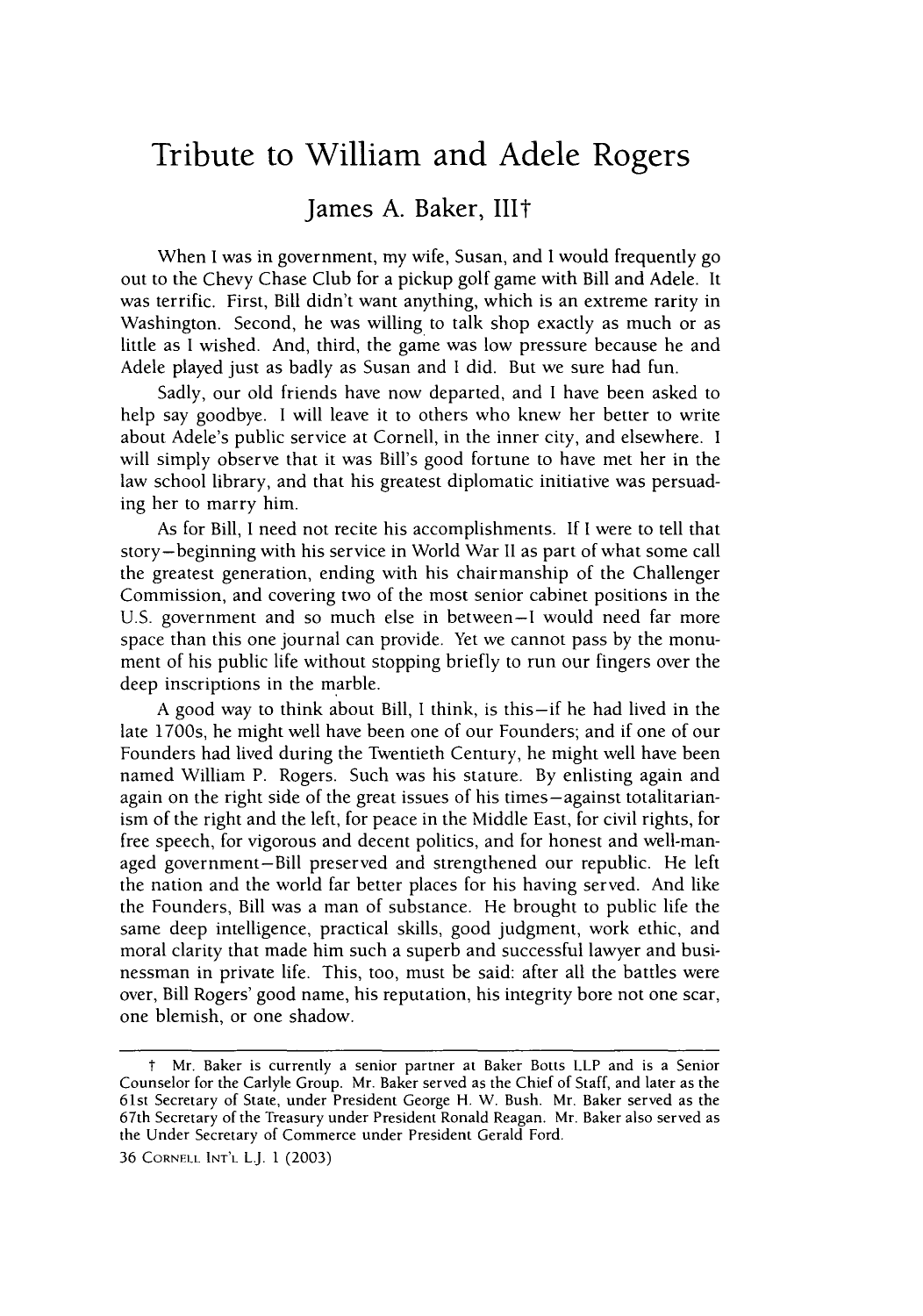Long after Bill had retired from public life in Washington, his influence lived on among those who admired him. One was George Bush, the 41st President of the United States, who once wrote:

In my life, there have been two or three people who, by their character and just plain decency, had an enormous effect on my life. Bill Rogers, one such man, was very close to my dad; and for me he was a close friend, a wise advisor, and an inspiration. I will never forget him with that twinkle in his eye and wonderful sense of humor. People who serve in government are often criticized and looked down upon. Bill Rogers proved that public service can be noble. He was the best-the very best.<sup>1</sup>

#### Indeed, he was.

It was an honor to know my friend, Bill Rogers, and to try, however imperfectly, to follow the model of his life and career. I'll conclude here, as I did in my remarks at Bill's funeral service, by asking him for one last favor: "When you meet St. Peter, tell him to keep an eye out for me," I said, "because I'm looking forward to another pickup golf game-this time on God's great course.

## Anthony F. Essayet

I was hired by Bill Rogers in 1967 to join his law firm, and I remained associated with Bill and Adele for the rest of their distinguished lives. While others may address tributes to their many public accomplishments, I wish to pay tribute to them as private citizens, particularly in their relationship to Bill's law firm, which, while its name changed over the years, is best known as Rogers & Wells.

This relationship began in 1948 and spanned more than half a century. It was interrupted, of course, by Bill's major public service, first in the 1950s as Deputy Attorney General and Attorney General, then in the late 1960s to early 1970s as Secretary of State, and then in 1986 as Chairman of the Presidential Commission on the investigation of the loss of the Challenger space shuttle. But in each instance, Bill returned to his law firm, notwithstanding the various other opportunities that were available to him. The reasons, I believe, were twofold: Bill loved the private practice of law, and he and Adele considered the firm to be their second family.

The enjoyment that Bill Rogers derived from his legal practice was obvious to all who worked with him. He approached legal issues in private practice with the same incisiveness and breadth of perception that he demonstrated in his public career. To many of his clients, he became a valued advisor on all aspects of their business. But his true love was litigation. For Bill, the opportunity to persuade others by the written and oral articulation of his arguments was the most exciting aspect of legal practice, and he was highly successful at it. For example, in the 1960s, through his

T Former law partner of Bill Rogers. Consultant, Clifford Chance US LLP.

<sup>1.</sup> Letter from George Bush to Rogers Family (on file with author).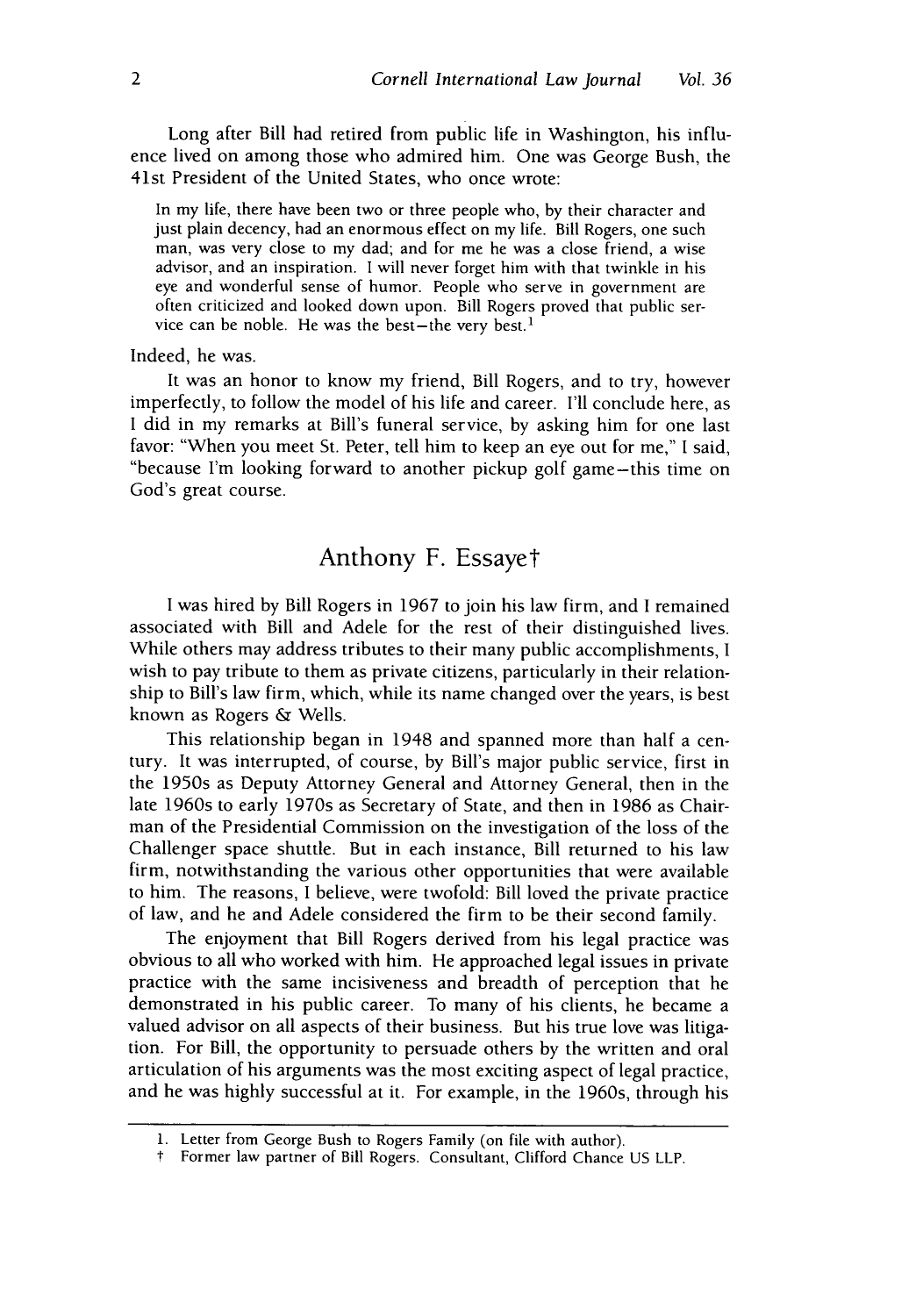representation of Martin Luther King and of the Associated Press, respectively, in the landmark Supreme Court cases of *New York Times* v. *Sullivan<sup>2</sup>* and *Associated Press* v. *Walker,<sup>3</sup>*he played an extraordinary role in helping fashion the Supreme Court doctrines holding persons who are public officials or public figures to a higher standard of proof in libel cases.

Bill was equally comfortable down in the trenches pursuing more ordinary matters. I once assisted him on behalf of a client who had a moderate sized claim against the United States Air Force. Although he could have called the Secretary of Defense, whom he knew, to seek a high level review, instead we went over to the Pentagon to see the Air Force Major handling the case, and squeezed into his tiny office where Bill laid out our arguments in the same manner he would have used in a presentation before the Supreme Court. It was all the same; for matters of great or small import he sought the pursuit of a just resolution for his clients through the orderly workings of the legal process. He believed in it, he enjoyed it, and he excelled at it.

Bill was also a great resource to others in the firm. His advice was thoughtful, but direct. After one of his trips to China, he liked to display on his desk a white plaque stating in red writing on each side (one in English, the other in Chinese) that "Chairman Mao prefers short meetings and brief statements." While he often applied this maxim, his counsel was always invaluable and well worth the effort needed to present the issues to him in clear and concise terms.

At the same time, Adele and Bill's personal relationship with everyone at the firm was an important aspect of their lives. This became clear to my wife and me early on, when shortly after being hired, we were invited to dinner at their home. That evening, not only did we realize what extraordinary people they were, but we also understood that their interest in us went well beyond the professional relationship that **I** had just begun. As the firm grew larger, maintaining a personal relationship with the growing number of attorneys and their spouses in both Washington and New York, as well as our support staff, became far more difficult; but Adele and Bill sought out and enjoyed every opportunity to do so.

While Adele did not pursue a legal career after law school, she had a keen intellect, and I recall Bill saying that he thought she would have been a better lawyer than he, had she decided to practice. Instead, Adele devoted herself to civic responsibility. She was the first woman to receive the Presidential Citizens Medal and she served as a Director of the National School Volunteer Program. But it was personal involvement in volunteer work that seemed most important to her. For many years, while living primarily in Washington, Adele served as a volunteer tutor in schools in low income neighborhoods in both Washington and New York. And I remember seeing her several times on the early air shuttle to New York and then sharing a cab with her into the city and dropping her off near her school, where she

<sup>2. 376</sup> U.S. 967 (1964).

<sup>3. 389</sup> U.S. 28 (1967).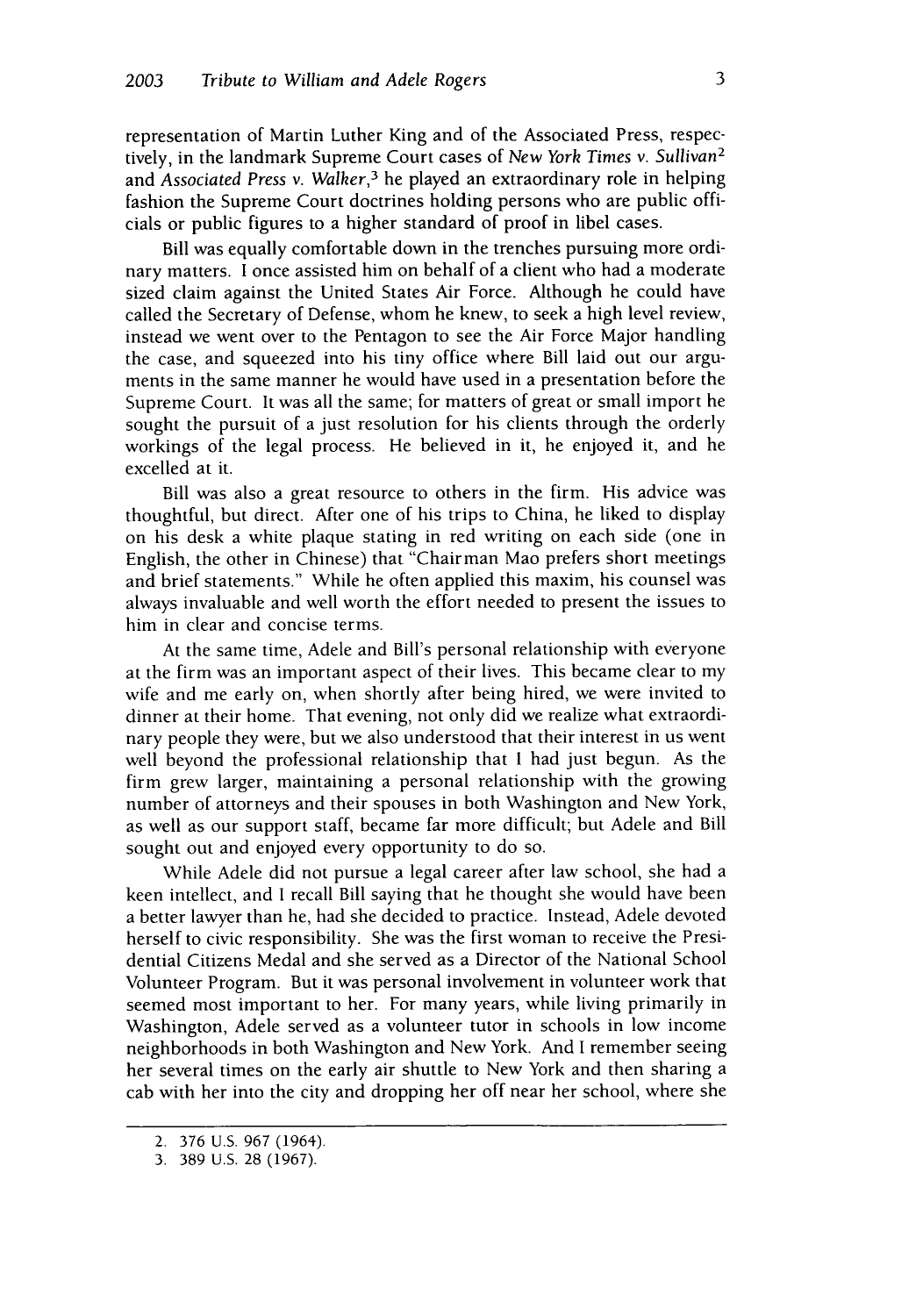was determined to arrive in good time-a reflection of her commitment to fulfill the many responsibilities that she took on, whether convenient or not.

In their final years, Bill and Adele continued their close relationship with the firm. They enthusiastically attended the annual Washington office picnic, where Bill was generally the winning pitcher in the softball game, as well as various other firm social events in New York and Washington. Only a month before Bill's death, the firm held a ceremony to dedicate its new Washington office as the William P. Rogers Building. Adele was not well enough to attend, but Bill came in a wheel chair accompanied by his son Tony. It was a chilly day, and at the ribbon cutting outside he seemed frail and somewhat subdued. But once we got inside for the reception in the lobby his eyes lit up, and he obviously enjoyed a chance to talk with all of us and have his picture taken. In retrospect, it was a poignant moment in that he probably knew that this would likely be the last time he would be in the company of the colleagues who meant so much to him.

Bill and Adele Rogers were great Americans, not only in their public lives, but also in their private lives. Bill embodied relentless integrity, a love of the law and an unyielding commitment to the pursuit of justice in its truest and most basic form. Adele's life was characterized by her caring personality, her commitment to the community and her support for Bill in both his public and private career. Together, they have brought honor to their alma mater, Cornell, to their own family, and to their second family at their law firm.

## Frank H. T. Rhodes†

Few individuals have achieved as much, in as many spheres and with as much success, as William Pierce Rogers and Adele Langston Rogers. Their lives combined significant professional accomplishment, great generosity, unfailing commitment to high principles, and deep love of Cornell.

Adele Langston and Bill Rogers met in 1935 in what is now the Gould Reading Room of the Cornell Law Library in Myron Taylor Hall. Adele had followed in the footsteps of her father, Samuel Langston, Cornell Class of 1902, and her brother, who graduated from Cornell in 1932, and earned her own Cornell degree in the humanities in 1933. She went on to study law at Stanford, but returned to Cornell to complete her J.D. degree in the Cornell Law School as a member of the Class of 1936.

Bill had attended Colgate University in Hamilton, N.Y., as an undergraduate, supporting himself with scholarships and by working as a brush

T President Emeritus, Cornell University. Mr. Rhodes is currently a professor emeritus of geological sciences at Cornell. He is a principal of The Washington Advisory Group LLC and a member of the Board of Overseers of Koç University, Turkey. He is chairman of the board of Atlantic Philanthropies, a member of the boards of the Goldman Sachs Foundation and the Johnson Foundation, and is a member of the National Academy of Sciences' Commission on the Future of the Research University.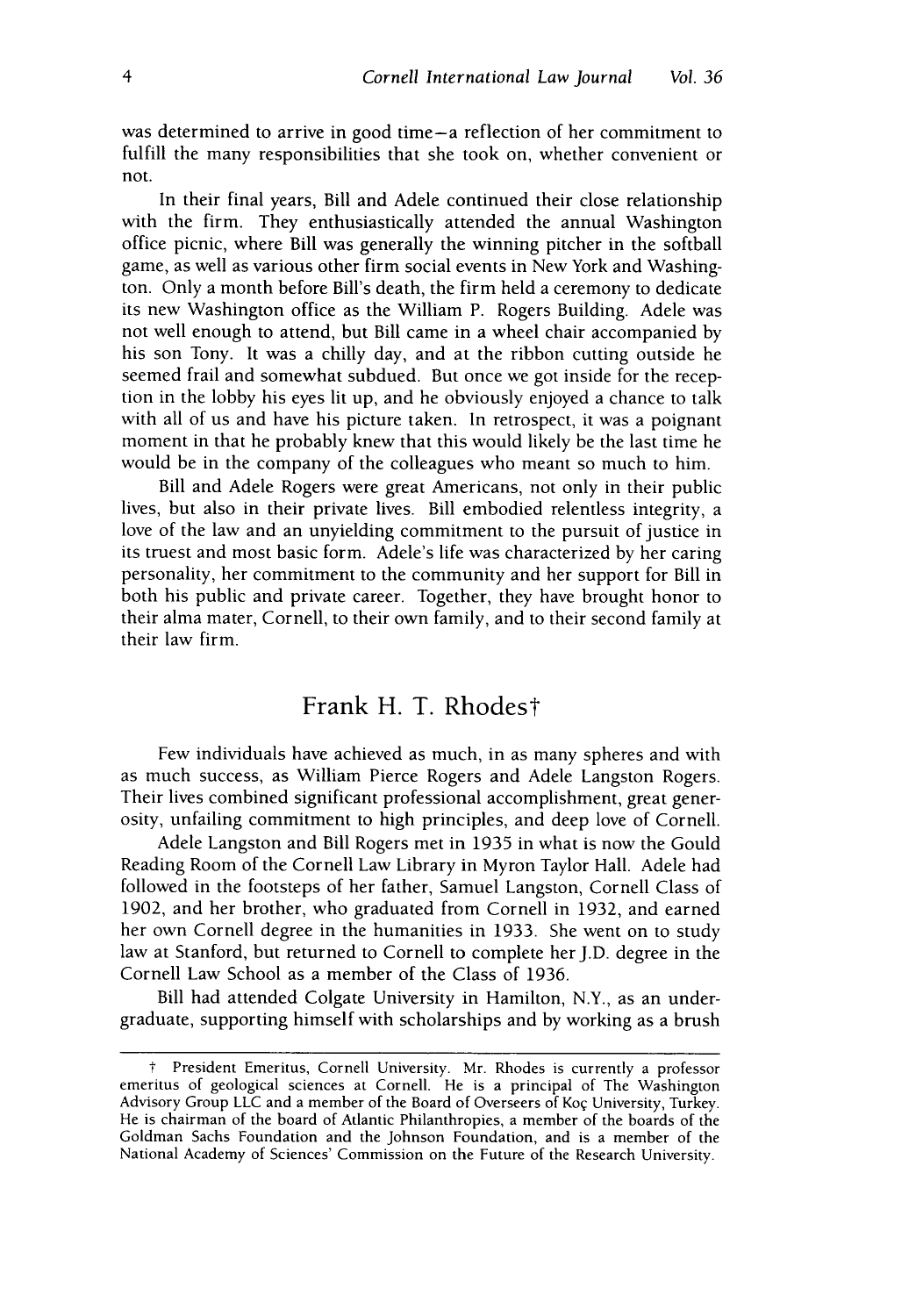salesman and dishwasher. He had intended to become a teacher until a professor suggested a career in law, noting that Bill had the right kind of mind for legal work. Unfortunately, what Bill did not have, in those days of the Great Depression, was money for law school.

He was, however, a very good salesman. A college friend, Foster Goodrich, once recounted how he and Bill traveled throughout Upstate New York one summer selling brushes door to door. In Dannemora, N.Y., they were stopped for a traffic violation and fined \$15 by the justice of the peace, who convened court in his barber shop. Bill later went to the justice's house and sold \$20 worth of brushes to the justice's wife.<sup>4</sup> Bill applied the same sense of enterprise to financing his legal education. He applied for and received a scholarship to the Cornell Law School, where he edited the quarterly newsletter and became a member of the Order of the Coif. For a time after his fortuitous 1935 meeting of Adele Langston in the Law Library, his professors worried that the couple might be spending too much time courting and not enough on academics. Nonetheless Adele earned her law degree in 1936, and Bill completed his the following year, finishing fifth in his law school class. He was also an avid squash player, often playing with one of his professors and fellow Colgate alumnus, Louis W. Morse. The duo even made it to the finals of the first Stevens Cup Squash match, despite the fact that Bill had been up the entire night before while Adele was giving birth to their first child, Dale Rogers Marshall, Cornell Class of 1959.

Bill Rogers once noted, "It is good for lawyers to go in and out of public life-it's like a change of seasons." As one of the best legal minds of his generation, he spent a lifetime doing just that. After passing the bar exam in 1937, he spent four months practicing law with Cadwalader, Wickersham & Taft, then went to work for New York's racket-busting district attorney, Thomas Dewey, with time out to serve in the U.S. Navy during World War II.

He subsequently worked for four U.S. Presidents-three Republicans and a Democrat. He was U.S. Attorney General under Eisenhower, U.S. Representative to the UN General Assembly under Johnson, Secretary of State under Nixon, and chair of the Presidential commission that investigated the space shuttle "Challenger" accident in 1986, under Reagan.

In all his professional posts, Bill Rogers won high praise for his forceful but calm and gentlemanly manner. He was also known for his decency and integrity, whether he was fighting for the cause of civil rights, helping extricate the U.S. from the war in Vietnam, or brokering a cease-fire in the Middle East.

And Bill was not without a sense of humor. He promised to remain in private practice after his term as Eisenhower's Attorney General, which posed a quandary when he was approached by President Nixon to serve as Secretary of State. As Bill told a reporter from Life in 1969, "I'd promised

<sup>4.</sup> Joseph M. Harvey, *U.S. Atty. Gen. Rogers Still 'Bill' to Home Folk*, BOSTON SUNDAY **GLOBE,** Mar. 15, 1959, at 46.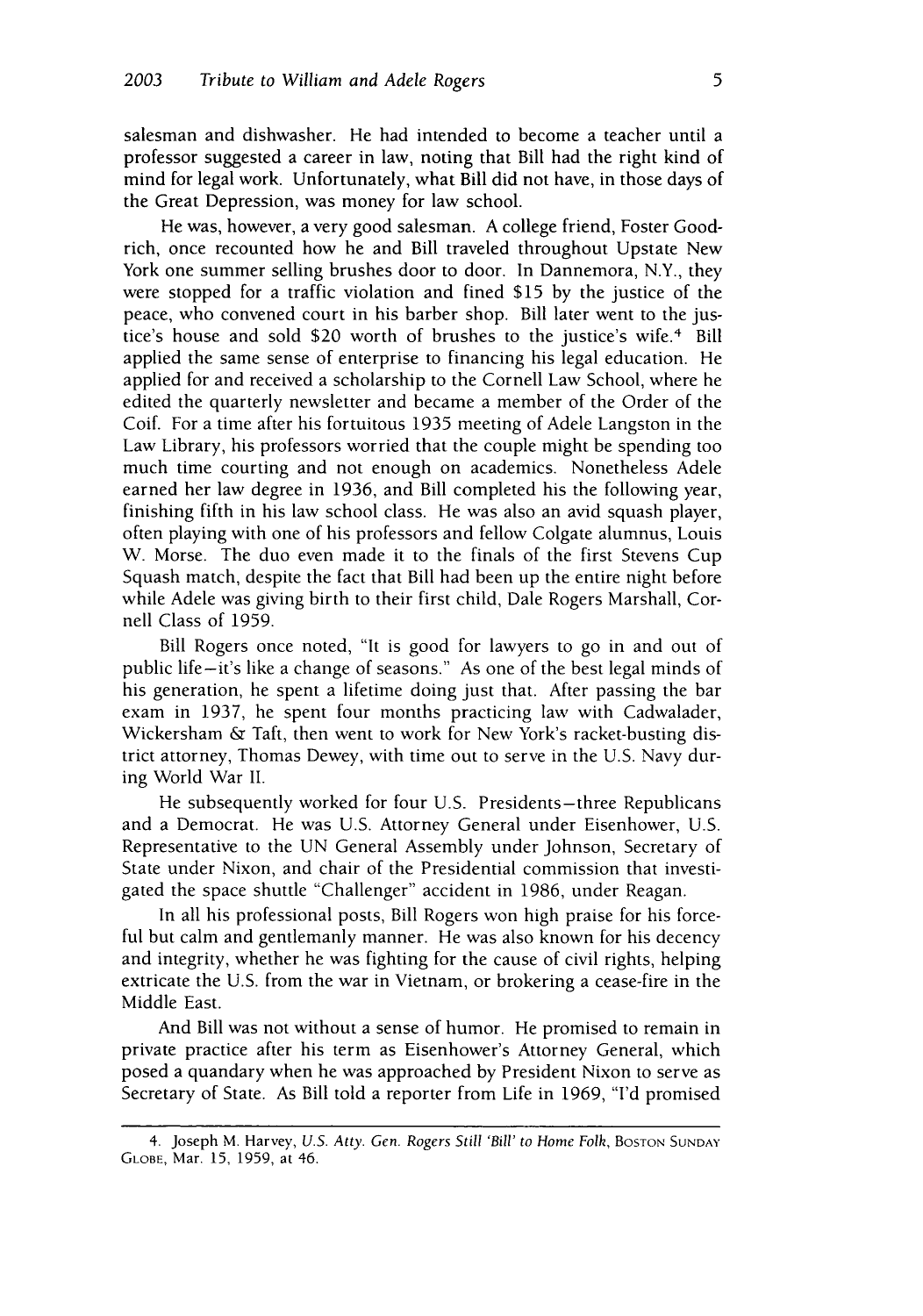my wife, promised my children, promised my clients. And I meant it. So I told them, 'You see standing before you an about-to-be-confirmed liar.'"<sup>5</sup> Bill Rogers always credited his legal training at Cornell with helping in his government posts, especially Secretary of State. Speaking informally to a group of law students in October 1973, he noted that at Cornell he had learned to get to the heart of a problem quickly, to read vast amounts of material with precision, and to avoid "misspeaking." Still there were subtleties in diplomatic parlance that, as Secretary of State, he had to learn on the job. "For example," Bill recalled, "when I was discussing an ambassadorship with someone in the State Department, I said we couldn't take one man because his wife was an alcoholic. 'Mr. Rogers,' I was told, 'in the language of diplomacy we refer to that as hepatitis.<sup>796</sup> In 1973, Bill Rogers received the National Medal of Freedom, America's highest civilian honor, in recognition of a career of public service that had already spanned more than a third of a century and touched all three branches of government.

Although Adele elected to focus on her family rather than practice law, she could claim significant accomplishments in her own right. In addition to raising four children (two of them Cornellians) and maintaining households simultaneously in New York and Washington, D.C., she traveled with Bill on U.S. State Department business, visiting 75 countries in four years. She also found time to teach one day each week in an inner city school in Washington, D.C., and another day each week in New York City. She served as a trustee of Gannett Newspapers and the Meridian House International Foundation, and did volunteer work for the Boys Clubs of America and the International Red Cross..

It is a measure of the significance of her work that at the same dinner at which Bill Rogers received the National Medal of Freedom, Adele became the first woman to receive the Presidential Citizens Medal in recognition of her outstanding contributions to her communities and to national life.

After resigning as Secretary of State in 1973, Bill returned to private practice as senior partner at the firm of Rogers & Wells. The firm, now known as Clifford Chance Rogers & Wells, is the largest law firm in the world and employs some 30 Cornell graduates. The firm honored Bill on his 75th birthday by making a substantial gift to the Cornell Law School, where a modern classroom is named in honor of both Bill and Adele. And just two weeks before his passing, in December 2000, Bill was able to participate in another landmark event for Clifford Chance Rogers & Wellsthe naming of the firm's new Washington, D.C. office building in Bill's honor.

Both Adele and Bill remained devoted to Cornell throughout their lives. They were recognized as foremost benefactors of the University and as Presidential Councillors, considered the University's highest honor. Adele was a member of the advisory councils for the Colleges of Arts and

*6. Id.*

<sup>5.</sup> *Mr. Rogers and Mr. Finch,* **LIFE,** Jan. 24, 1969, at 18.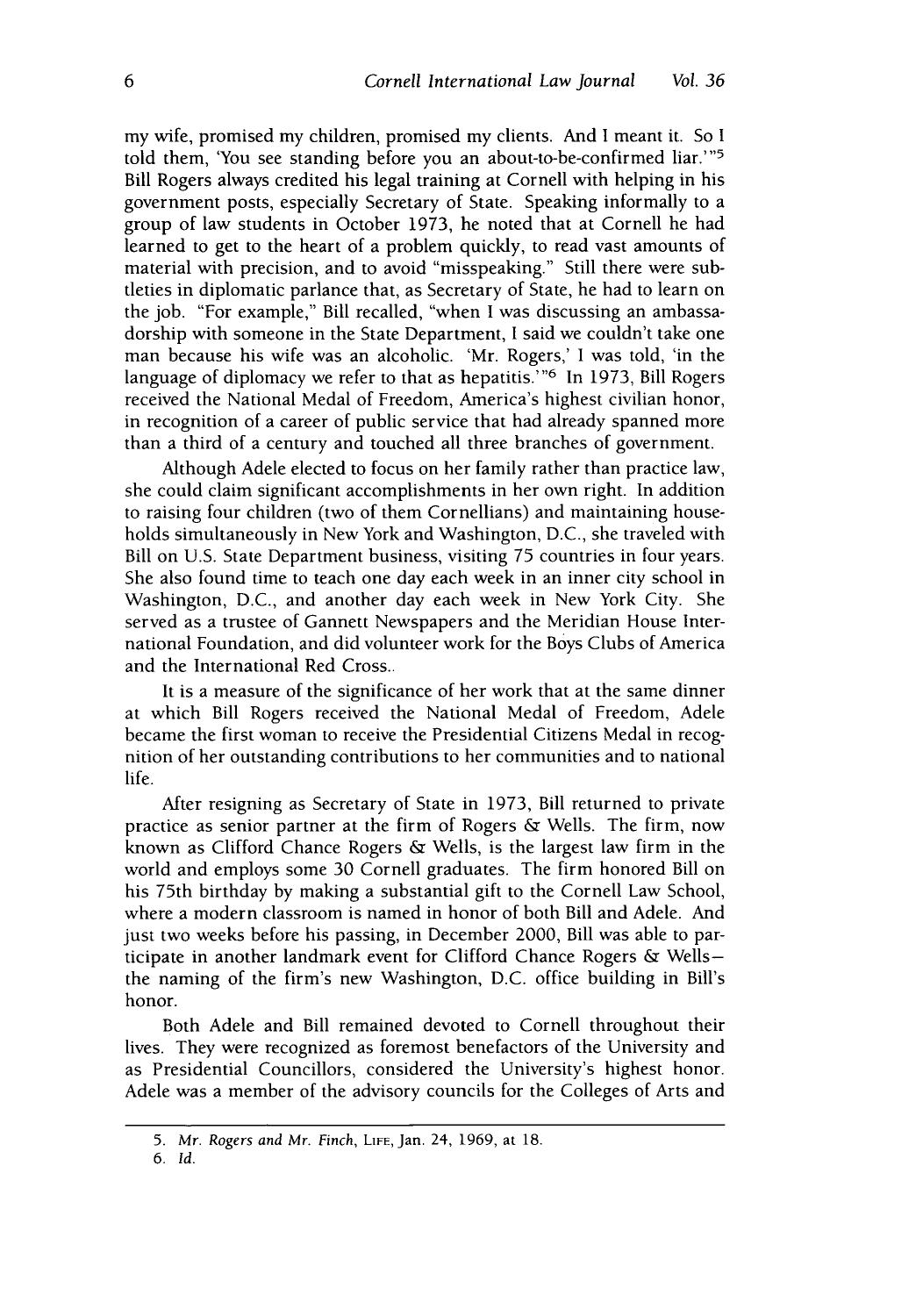Sciences and Human Ecology. She served on the Cornell University Council, and for 15 years between 1954 and 1974, she served on the Cornell Board of Trustees, remaining a Trustee Emerita for the rest of her life.

Bill served on the Cornell Law School Advisory Council for many years, beginning in 1959, and in 1981, he received the Law School's Distinguished Alumnus Award in recognition of his many contributions to the country and to Cornell. Adele and Bill both served on the Law School's Capital Campaign Committee, which helped make possible the \$20 million addition to the Law School, dedicated in 1989.

Just a few years ago, Bill made a significant gift to the Lincoln Hall Renaissance campaign in honor of Adele, and agreed to allow Cornell to name Lincoln Hall's new atrium and teaching wing in her honor. In March 1998, with many members of her family present, we announced the naming and saluted Adele for her "boundless energy and commitment to social, cultural, and educational affairs for the good of her nation and her alma mater."7

Adele and Bill Rogers provided scholarship support to the Cornell Law School through their estates, and in September 2002, though the generosity of family members, Cornell added the "Rogers Collection" to the Cornell Law Library. The collection is a wonderful tribute to the memory to two extraordinary Cornellians, William Pierce Rogers and Adele Langston Rogers, and a reminder of a critical era in the history of the nation and the world, in which both Bill and Adele Rogers played pivotal roles.

# William **A.** Schreyert

#### *Remarks by Mr. William A. Schreyer at the memorial service for William P. Rogers at The National Presbyterian Church, Washington, D.C. January 8, 2001.*

Ladies and Gentlemen, William Rogers family, fellow friends, and admirers of Bill Rogers.

Our sadness at losing Bill is tempered just a little bit by the memories we have of him; wonderful, warm memories, and some of them very funny.

When Dale called me last week and asked if I would say a few words, **I** thought, "good heavens, what could I say about Bill that wouldn't already be said by someone more profoundly or more eloquently than I could," as you just heard from Secretary Baker.

The public Bill Rogers-the statesman, the diplomat, the counselor to Presidents, the great architect of the law-is now a well-documented part of history.

<sup>7.</sup> Cornell citation presented to Adele Langston Rogers (Mar. 27, 1998).

t Mr. Schreyer is chairman emeritus of Merrill Lynch & Co., Inc. Mr. Schreyer serves as a trustee and executive committee member for the Center for Strategic and International Studies. Mr. Schreyer is also a member of the Board of Trustees for Pennsylvania State University.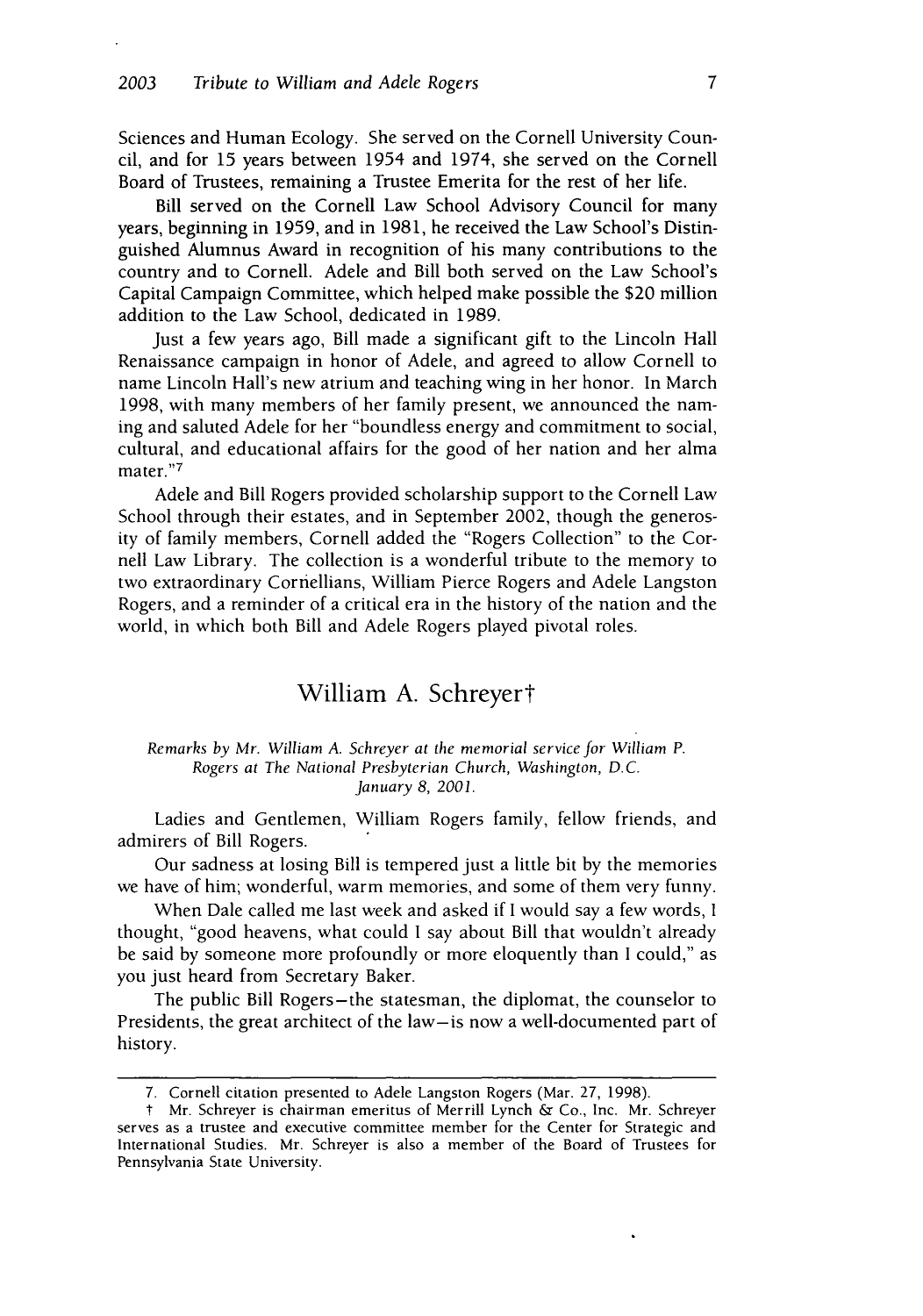He was one of those men, unique men, whose brilliance, whose discretion, and whose fine sense of humanity placed him center stage, for a very long time, in what has come to be known as the American Century.

But today I'd like to talk about the private Bill Rogers and share some recollections about the man whom I and my Merrill Lynch partners knew as a trusted advisor, a confidante, and most of all, a friend.

Shortly after Merrill Lynch became a public company, Bill was asked by Don Regan, our Chairman, to join our board as one of our first outside directors. It is hard to imagine anyone better suited for this kind of a role than Bill Rogers. And, it is not possible to overstate the contributions he made to Merrill Lynch, and what he meant to me, to my predecessors, and to my successors all here today.

He was extraordinarily sophisticated. He knew how the world worked and how to get things done. His name and his reputation opened doors all around the world.

He was exceptionally intelligent-capable of unweaving the complexities of any situation, recommending a sensible course of action, and forging a consensus.

With Bill, trust was implicit. You could totally confide in him the most sensitive of matters and be absolutely certain that your confidence would never be betrayed.

Bill was a great practitioner and interpreter of the law-but the advice he gave was never legalistic. It was always rooted in plain common sense. He did not spend his life "looking for loopholes," a quote that-according to Bill-was uttered by W.C. Fields, when he was supposedly asked on his deathbed what he was doing reading the Bible. No loopholes for Bill Rogers. Just honest, clear-eyed, solidly reasoned advice delivered from the heart.

But there is one way that he *was* like every other lawyer I've ever known-every doctor too, come to think of it-and that is this: In all the lunches and dinners we had over the years, the subject of his picking up the check just somehow never came up. When we roasted Bill at one of our Merrill Lynch annual "kitchen cabinet" luncheons a couple of years back, none of us had the nerve to kid him about this. So Bill, wherever you are up there, please forgive me, but in the interest of full disclosure I do feel I have to mention this.

[brief *pause]*

I'm kidding, of course.

Bill was generous in every way that mattered. He was generous in human spirit.

Regardless of how tense or difficult the situation, Bill always had the human touch, and it made so much difference; all the difference. I'll never forget when Don Regan sent Bill and me down to Texas to sort out the mess after the Hunt brothers had tried to corner the silver market. We at Merrill Lynch were sitting there with not a small amount of exposure. After a tense day of negotiations-during which Bill exhibited all of his talents for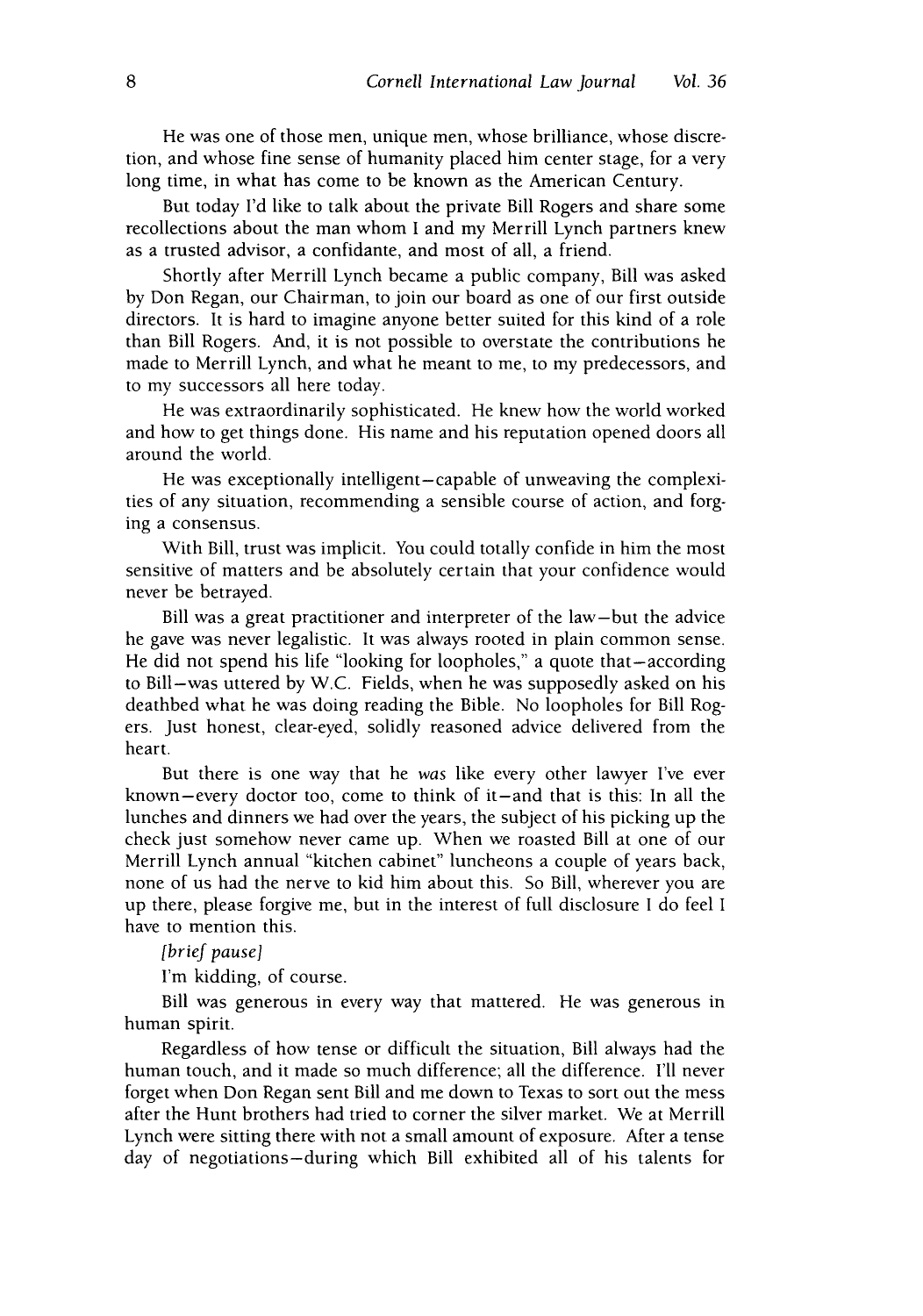patience and persuasion-we got back to the hotel feeling pretty beat. Bill called me from his room and said, "why don't you come on over. Now that we've gotten that taken care of, I'm going to make you the best martini you've ever had." He did, and it was; a darn good one.

Of all the endearing qualities of Bill Rogers, and there were many, **I** think the one that a lot of us cherish most fondly was his marvelous sense of humor. He wasn't a joke teller, but he was exceptionally quick-witted and shrewd in his ability to observe situations and people, and help us all see the funny side of things. He'd come out with a remark, or an observation, or a story that would make us all laugh; but it would also do something more than that. Through his humorous commentary, a deeper truth or insight was often gently revealed.

I'll always remember the advice he gave to the late Supreme Court Justice Potter Stewart when he was coaching him on how to get through his Senate confirmation hearing. Bill said, "Potter, just say as little as possible while still appearing to be awake!" That, I might add, was exactly the approach that Bill took at some of our Board meetings.

Then there was the story he liked to tell about a visit to Saudi Arabia that he made with Adele, early in his term as Secretary of State. Befitting the stature of his office, they were received with great pomp and circumstance, and then taken by motorcade to the palace, where the king hosted a state dinner in grand style. During the dinner Bill noticed that there were gold toothpicks at each place setting, and he told the King how much he admired them. Well, a day or so later when they got back to their airplane an aide came up and said, "Mr. Secretary, there are four cartons of gold toothpicks delivered as a gift from the King!" Of course, Bill couldn't accept them because of government ethics rules. But Adele, being a very practical person, had even less use for them. Adele said, "Bill, for goodness sake, why didn't you tell him that you liked his limousine."

There's one other story Bill told that I will always remember. Bill hated long-winded speeches, and this was a dislike that he happened to share with President Eisenhower. Apparently there was another member of the Cabinet who had a particular penchant for long-windedness. He would go on and on about anything and everything. As Bill told it, one day they were leaving a Cabinet meeting, and Ike leaned over to him and said, "that fellow sure missed some really good opportunities to keep quiet." What a nice way of suggesting that someone should just, well, shut-up! Today as we pay our final respects to Bill, I am going to stay mindful of his dislike of long-windedness, and take full advantage of the opportunity that now presents itself to keep quiet.

I know that I speak for all of us at Merrill Lynch when I say that our admiration of Bill and our affection for him will always endure. Bill was a leading actor in some of the most significant historical events of our time, but he never sought the limelight. His words and his deeds helped to shape our destiny for more than half a century, but he never sought to take credit. He was a truly great man-a greatness worn with grace, with style, and with ease.